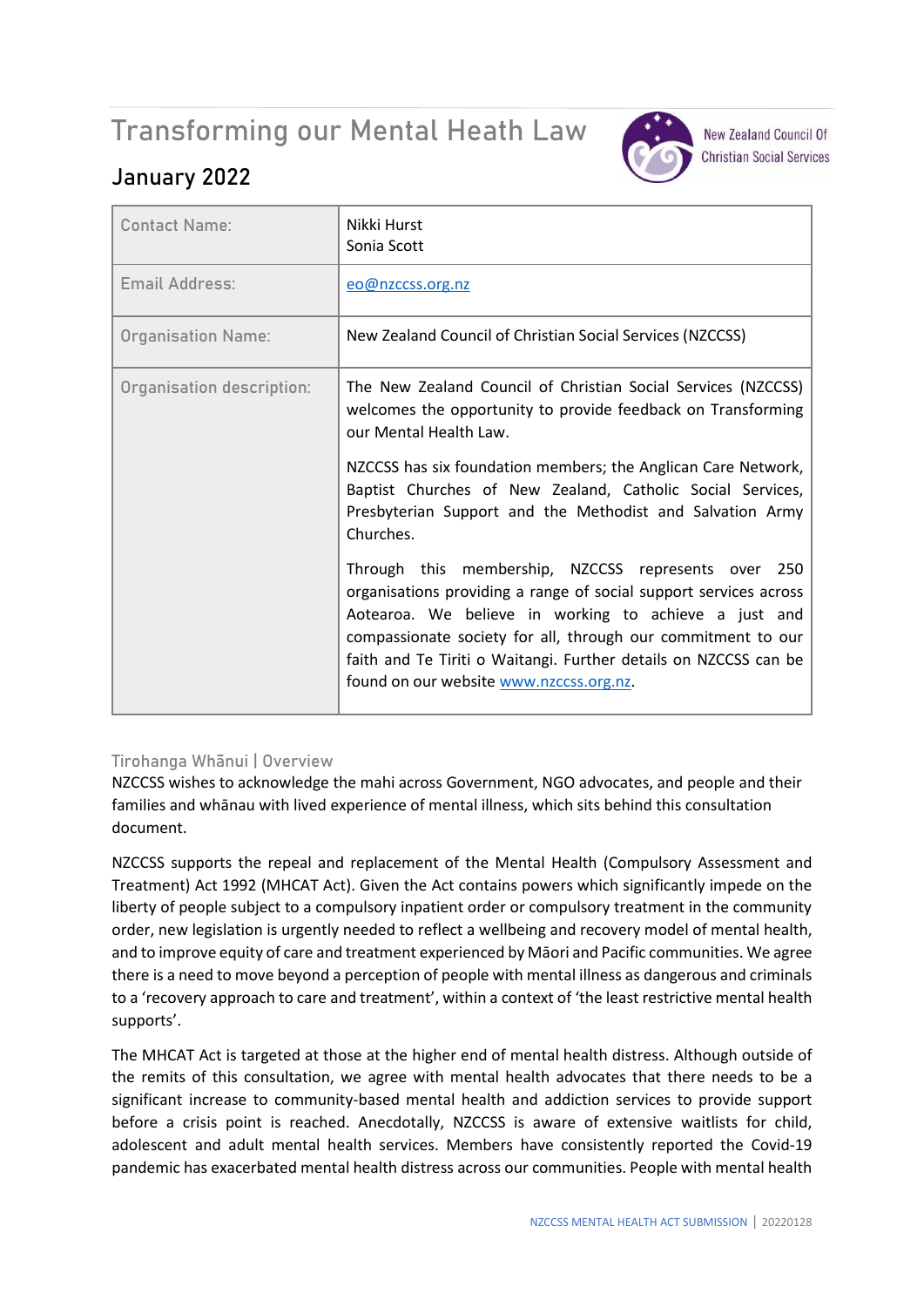needs, alongside their family and whānau need support at the time they need it, in a format which is culturally appropriate and located in their local community.

# **Taunakitanga | Recommendations**

#### **1.Embedding Te Tiriti o Waitangi and Te Ao Māori**

As indicated in data provided in the consultation document, Māori do not have equitable outcomes with non-Māori who are subject to the Act. This is yet another indicator of inherent racism within the fabric of our social structures.

We agree that this inequity is a breach of Te Tiriti o Waitangi and strongly support the redesign of mental health legislation to embed Te Tiriti and a Te Ao Māori perspective into models of care to support Māori wellbeing.

NZCCSS agrees the current Act primarily reflects a Pakeha worldview which is not applicable to Māori communities. As a society, Aotearoa New Zealand is increasingly seeing the value of a more holistic worldview built on connectedness and strong relationships. This approach has value across cultural groups.

NZCCSS supports the '[Principles of Te Tiriti set out in Whakamaua: M](https://www.health.govt.nz/system/files/documents/publications/whakamaua-maori-health-action-plan-2020-2025-2.pdf)āori Health Action Plan 2020- [2025](https://www.health.govt.nz/system/files/documents/publications/whakamaua-maori-health-action-plan-2020-2025-2.pdf) (Ministry of health 2020), and specifically:

- Tino rangatiratanga providing for Māori self-determination,
- Equity requiring equitable health outcomes.
- Active protection –staying informed on health outcomes and actions to address health equity
- Options requiring adequate funding of Kaupapa Māori services
- Partnership working with Maori to design, deliver and monitor Kaupapa Maori services.

# **Recommendation 1: We support the incorporation of Te Tiriti o Waitangi and te ao Māori into new mental health legislation.**

#### **2. Decision Making**

We acknowledge the need for mental health legislation to find a balance between the safety of tangata whaiora, and their family, whānau, and wider community, and the rights of individuals set out under the NZ Bill of Rights Act 1990. When people who are unwell and in distress reach a point where they are unable to make informed decisions about their treatment, a trusted process is needed to support decision-making.

We support the inclusion in legislation of a supported-decision-process to assist a person when incapacitated to make decision about their treatment, including advance directives, nominated people, independent advocates. We agree it is an important part of a person's ongoing wellbeing to have social agency over what happens in their lives. Therefore, it is critical going forward that people under the Act do not feel that they have completely lost control of their lives.

# **Recommendation 2: We support the inclusion in legislation of a supported decision-making process.**

#### **3. Voices of Tangata Whaiora**

In any crafting of legislation, the voice of those most impacted must be not only taken into account but amplified and given precedence. This legislation and the subsequent enaction of it, must be consistently informed by the voices of tangata whaiora at all stages.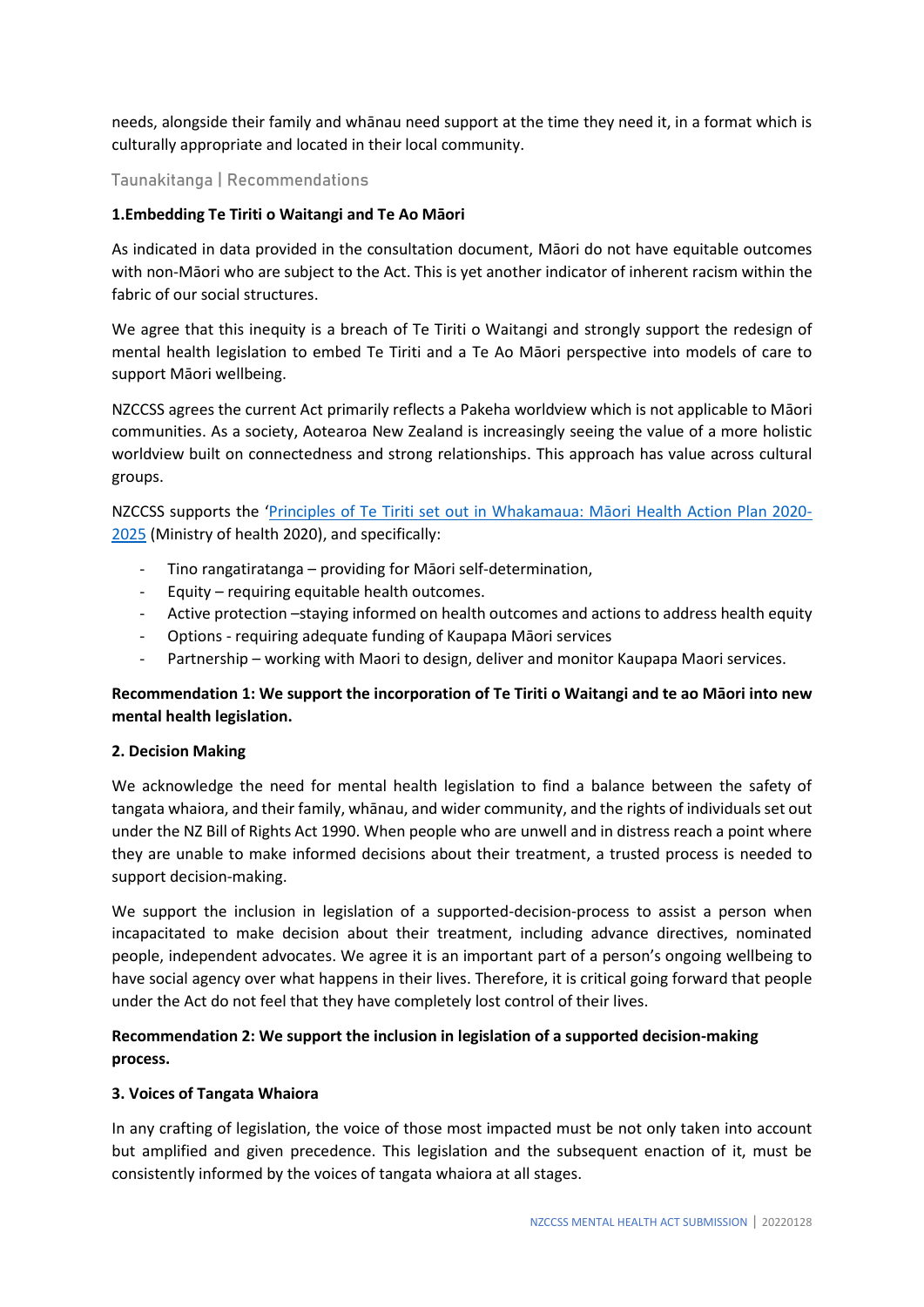# **Recommendation 3: We support the development of a strong mechanism to allow and privledge the voice of lived experience – tangata whaiora led design and delivery.**

#### **4.Tamariki and Taiohi**

It is critical to the recovery of children and young people that they are supported to understand what is happening during the assessment process and treatment and that their opinions are heard. We agree new mental health legislation must be consistent with the rights of the child set out in the United Nations Convention of the Rights of the Child and the Care of Children's Act 2004. Furthermore, we agree that legislation should include special considerations for tamariki and taiohi in regards to decision-making and informed consent.

NZCCSS supports consideration of separate legislation for children and young people. Childhood and adolescence are specific developmental stages which profoundly shape adulthood. An age appropriate wellness and recovery legal framework is therefore an important option to review alongside the drafting of new legislation. Provisions under the Act have previously been inappropriately applied to children and young people - seclusion is an example of an inappropriate intervention when applied to children and young people.

It is also concerning to read in the consultation document the gap in knowledge about how children and young people feel about their experience under the Act. This perspective is urgently needed and must be used to inform the new legislation. NZCCSS looks forward to tracking progress in this area.

# **Recommendation 4: We urge consideration and development to meet the specific needs of tamariki and taiohi, and that in doing so they are consulted and heard.**

#### **5. Requirements for Cultural Assessments**

NZCCSS supports the inclusion in legislation of a requirement for a cultural assessment when a compulsory assessment or treatment process is started. We note the Guidelines to the (Mental Health Compulsory Assessment and Treatment) Act 1992 'encourages' the use of cultural assessments and examples of different cultural models of care'. However, this should be a requirement under Te Tiriti and human rights obligations. In addition, Aotearoa New Zealand represents a diverse population with different cultural needs.

Further, there needs to be consideration that culture is more than ethnicity. In order to provide appropriate cultural assessments these need to reflect spirituality, age, sexuality, gender, economic status and ability.

# **Recommendation 5: We support the inclusion in legislation of a requirement for a cultural assessment at the point a compulsory assessment to treatment process commences.**

#### **6.Protecting and Monitoring People's Rights**

There are significant impacts on a person's liberty when placed under the Act and therefore appropriate safeguards need to be in place. NZCCSS supports a review of the criteria for discharge from the current Mental Health Act which as discussed in the consultation document currently provides no or limited provisions to discharge a person under the Act. The criteria require a person to be 'no longer mentally disordered' which is a breach to basic human rights and runs counter to a wellbeing and recovery model of care in a community setting.

The new legislation needs to ensure there are appropriate mechanisms to balance the rights of the individuals and public safety. When reviewing a decision on a person's need to be under a compulsory